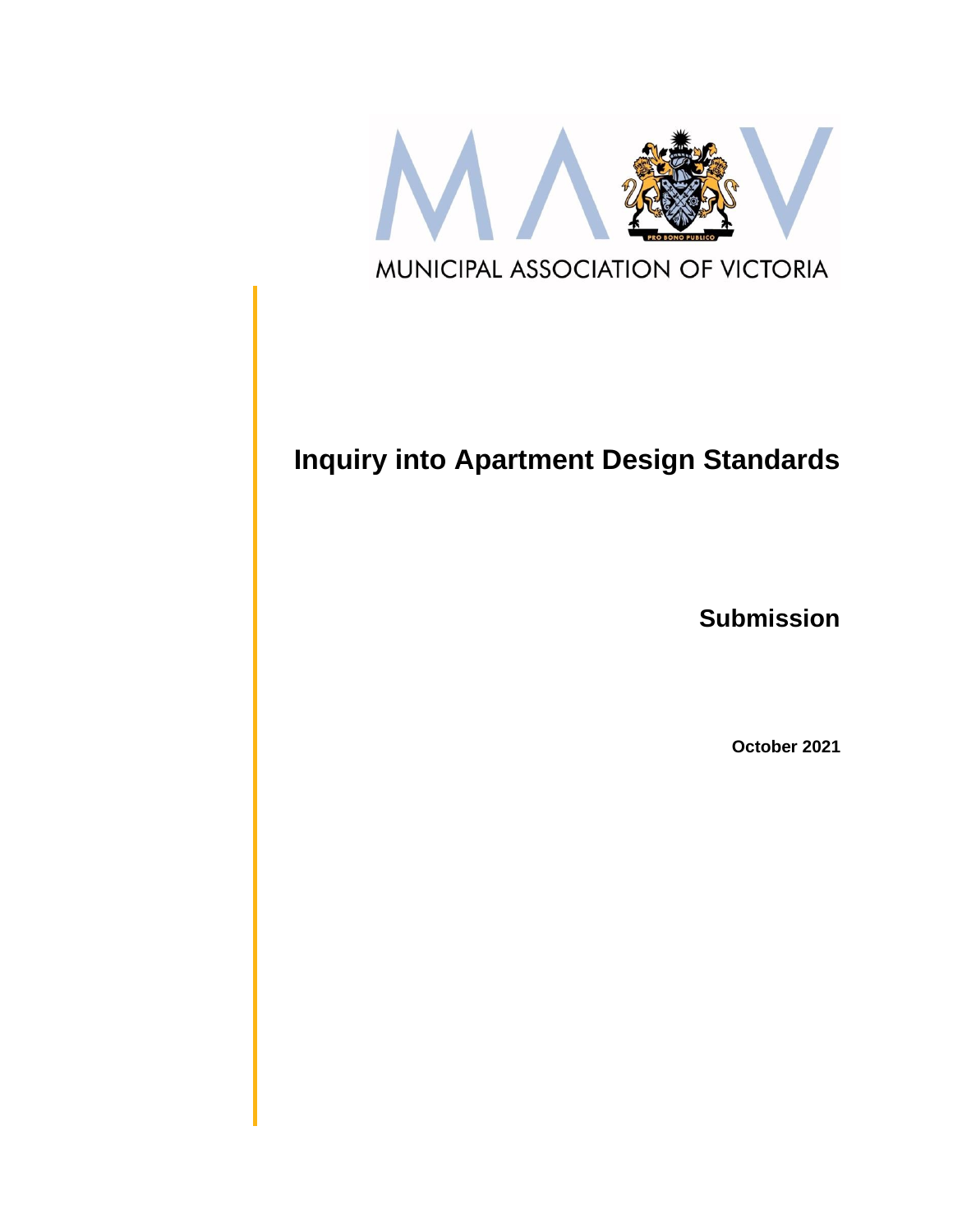

#### *© Copyright Municipal Association of Victoria, 2021*

*The Municipal Association of Victoria (MAV) is the owner of the copyright in the publication MAV submission – Inquiry into Apartment Design Standards.* 

*No part of this publication may be reproduced, stored or transmitted in any form or by any means without the prior permission in writing from the Municipal Association of Victoria.* 

*The MAV does not guarantee the accuracy of this document's contents if retrieved from sources other than its official websites or directly from a MAV employee.*

*The MAV can provide this publication in an alternative format upon request, including large print, Braille and audio.* 

*This document has been prepared by the MAV executive as a working draft for discussion on the While this paper aims to broadly reflect the views of local government in Victoria, it does not purport to reflect the exact views of individual councils.*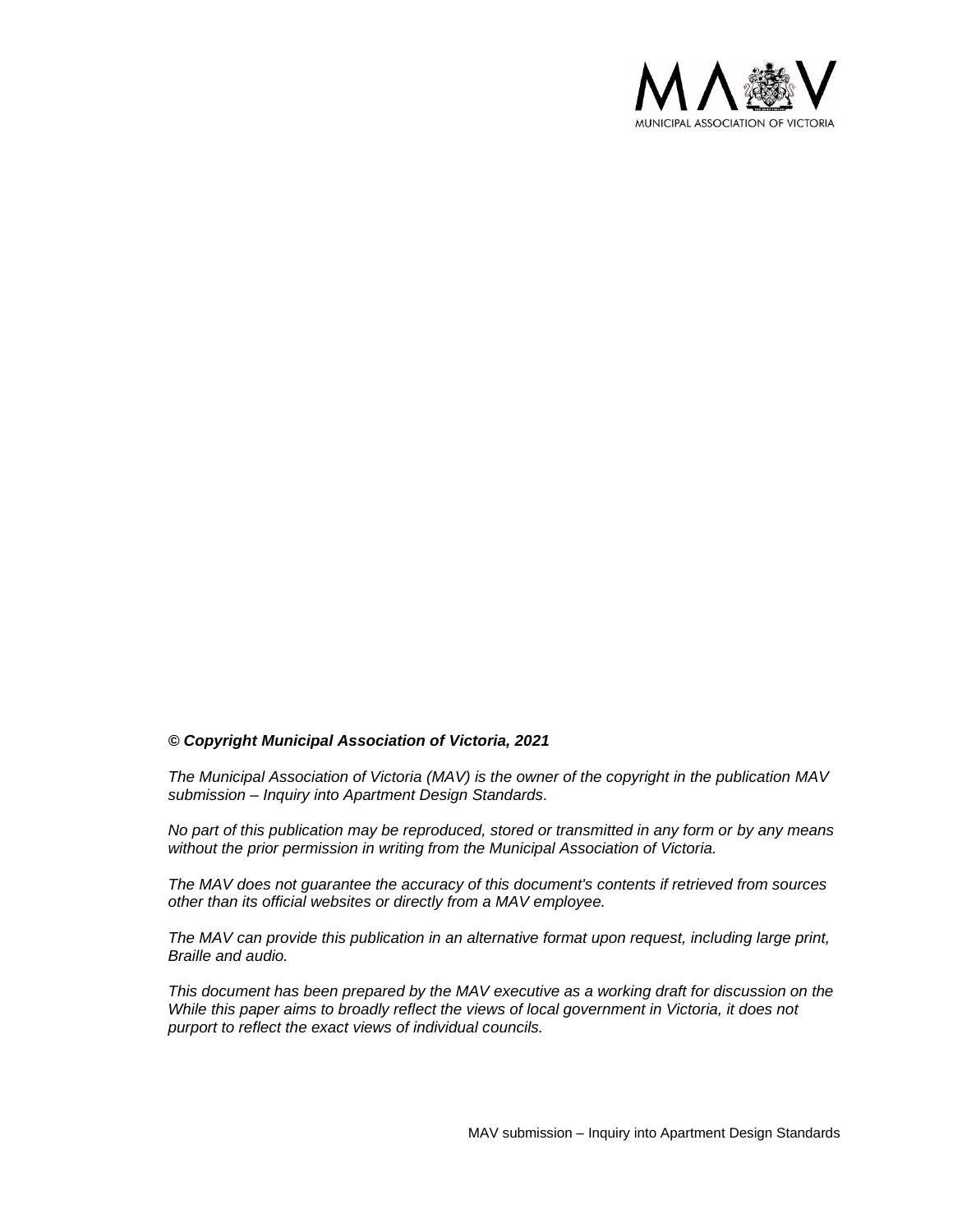

# **Table of contents**

| $\mathbf 1$    |  |
|----------------|--|
| $\overline{2}$ |  |
| 3              |  |
|                |  |
| 4              |  |
|                |  |
|                |  |
|                |  |
| 5              |  |
| 6              |  |
| 7              |  |
| 8              |  |
|                |  |
|                |  |
|                |  |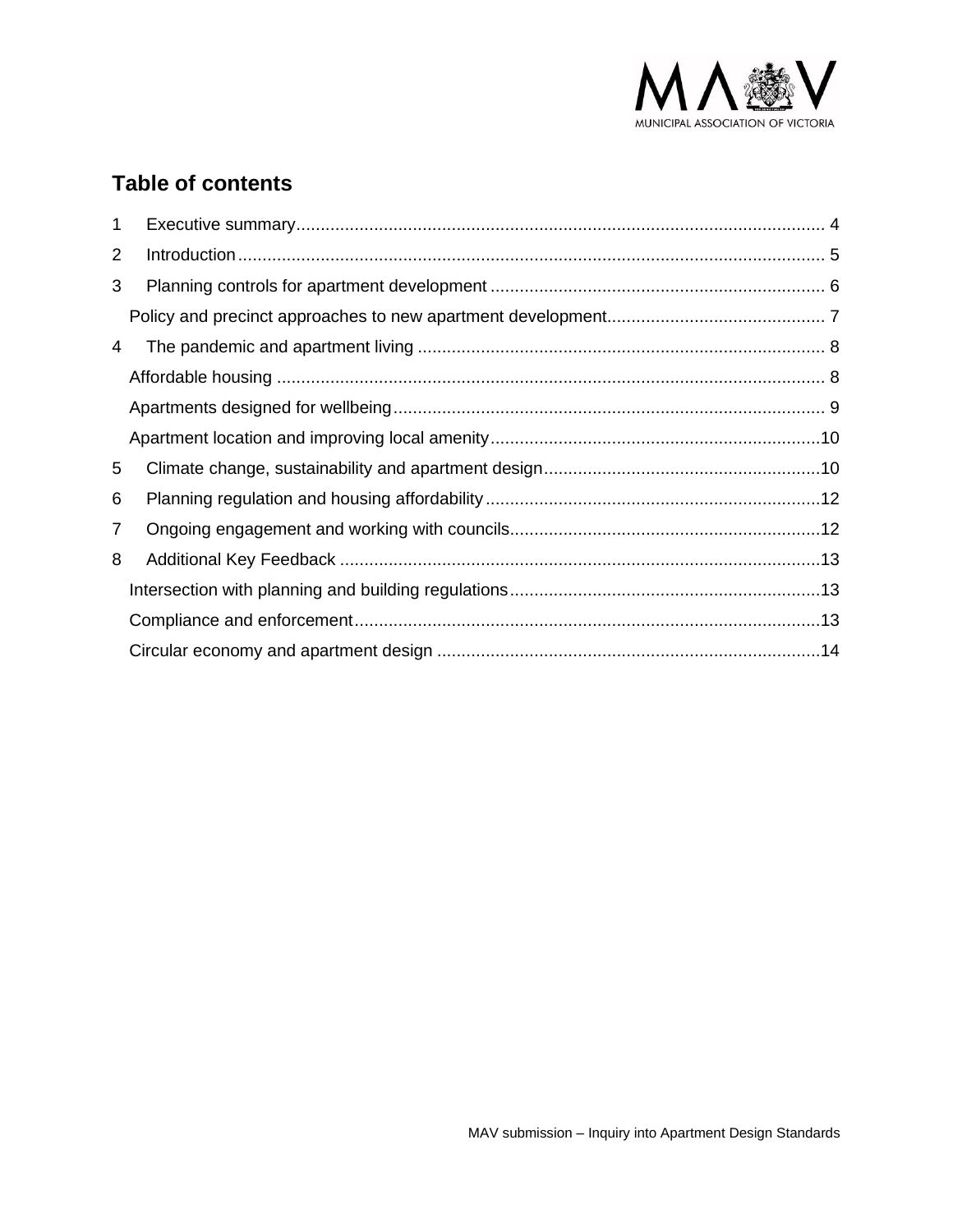

### <span id="page-3-0"></span>**1 Executive summary**

The Municipal Association of Victoria (MAV) welcomes the opportunity to provide a submission to the Environment and Planning Standing Committee's Inquiry into Apartment Design Standards.

The MAV is the peak representative and advocacy body for Victoria's 79 councils. The MAV was formed in 1879 and the *Municipal Association Act 1907* appointed the MAV the official voice of local government in Victoria.

Today, the MAV is a driving and influential force behind a strong and strategically positioned local government sector. Our role is to represent and advocate the interests of local government; raise the sector's profile; ensure its long-term security; facilitate effective networks; support councillors; provide policy and strategic advice; capacity building programs; and insurance services to local government.

The MAV has been involved in several initiatives that interact with this inquiry. These include:

- In March 2016 the MAV and a number of councils took part in a Local Government Working Group to help test potential implementation measures for the Better Apartments project. We also prepared a submission on behalf of councils to the subsequent 2017 public consultation process. The MAV and councils encouraged the Victorian Government to introduce apartment design standards that reflected leading practice.
- Environmentally Sustainable Development (ESD) policy and provisions developed by the Council Alliance for the Sustainable Built Environment (CASBE) CASBE is a driving force for ESD considerations in the planning system and is hosted by the MAV. Of relevance to this inquiry, a key aspect of CASBE's work has been to facilitate the introduction of twenty local planning policies which require applicants to respond to ESD in the design of new buildings, including apartments. The objectives articulated throughout each of these ESD policies are identical across councils that have pursued ESD requirements in their planning schemes.

The MAV benefited from the operational expertise of CASBE staff in preparing our submission. We are grateful for their contribution. The MAV commends the CASBE submission to this Inquiry, as well as their member council submissions.

This submission does not seek to provide technical detail on apartment design standards. It is anticipated councils will make their own submissions in relation to these aspects. The focus of this submission is primarily on broader policy themes that we believe the Inquiry should consider as part of its reporting.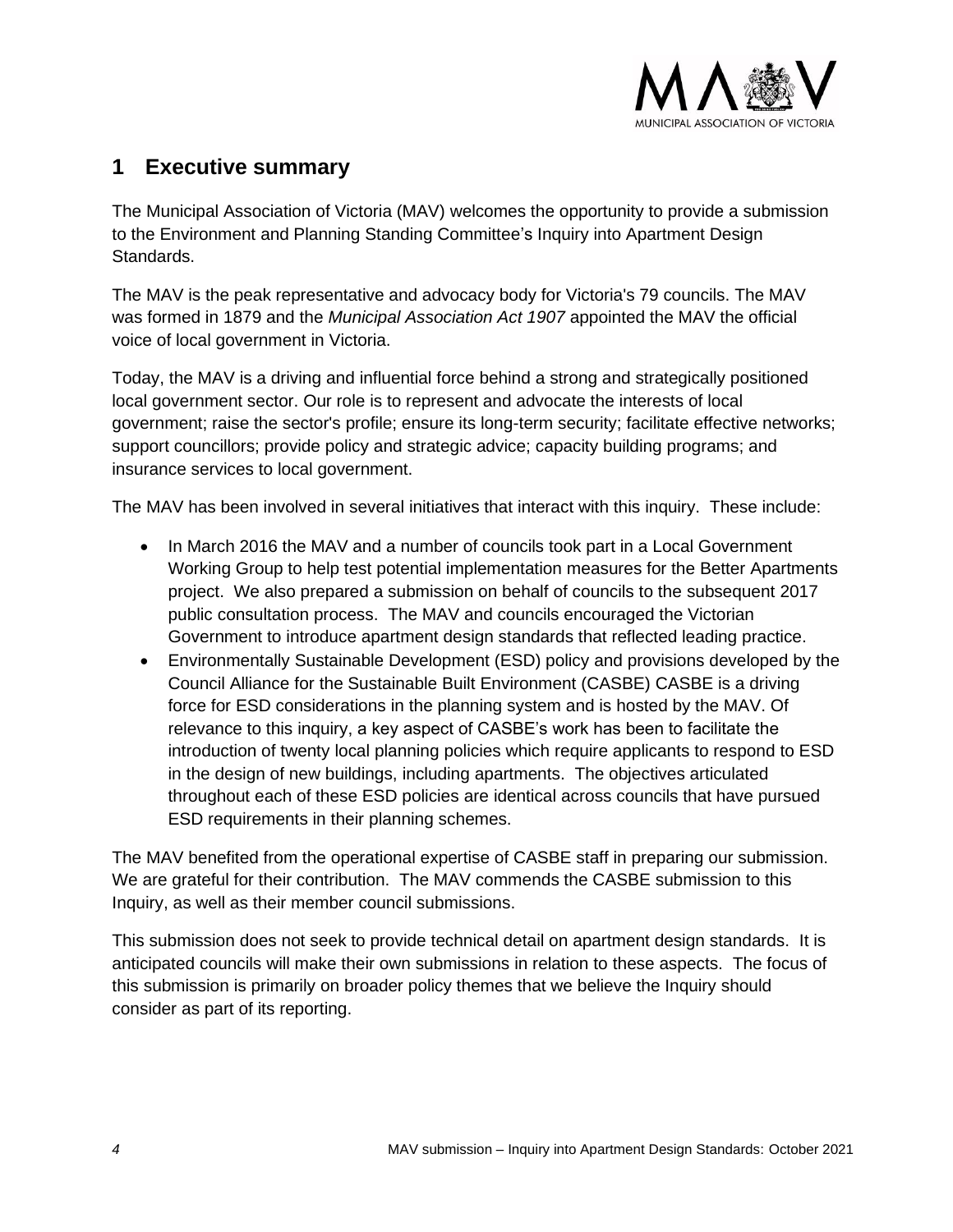

### <span id="page-4-0"></span>**2 Introduction**

Apartment living continues to be a popular housing choice. Apartments are more affordable compared to other types of residential development, are easier to maintain and are often found in amenity-rich locations close to jobs, open spaces and public transport. As housing affordability worsens, it is expected that apartment living will increase in popularity. As the popularity of apartment living increases, councils and the State must continually work to improve apartment living standards. Councils have undertaken significant research into housing demand, supply and affordability.

Despite the attractions of apartment living, design standards in their current form are a recent addition to Victoria's planning system. Prior to 2017, Victoria had been lagging behind other States and jurisdictions in the regulation of apartment design. A policy vacuum existed despite high demand and growing community expectations for high quality apartment developments.

The *Higher Density Residential Development Guidelines* was the key policy document which underpinned planning assessment of proposed apartment developments. These guidelines were not successful at achieving appropriate amenity standards. As guidelines, they carried minimum statutory weight. The guidelines did not adequately address:

- Small apartment sizes and inefficient layouts
- Best-practice ESD standards such as ventilation and air quality
- Access to natural light in living rooms and bedrooms
- All-abilities access

The Better Apartment Design Standards (BADS) were introduced into the Victoria Planning Provisions in 2017 to address many of these longstanding complaints.

As part of its 2018 election commitments, the Victorian Government released the *Better Apartments in Neighbourhoods* discussion paper. It proposed changes to the BADS that relate to the relationship between new apartment developments and the amenity of existing neighbourhoods. The Victoria Planning Provisions are yet to be amended to implement the outcomes of this review. Despite gaps around tree canopy coverage, access to daylight as well as separation between buildings, the proposed changes are welcome.

The MAV and councils are strong supporters of best-practice standards in apartment design, and generally support the intention of the BADS. Victorian councils have led the way in developing improved apartment design standards.

The pandemic has brought into sharp focus the need for quality housing for all. Long periods in lockdown have served as a critical reminder of the importance of apartment design for health and wellbeing. While the BADS have sought to deliver well designed, more spacious, light-filled and well-ventilated apartments, there remains scope for further consideration of how planning policy can deliver even better apartment development.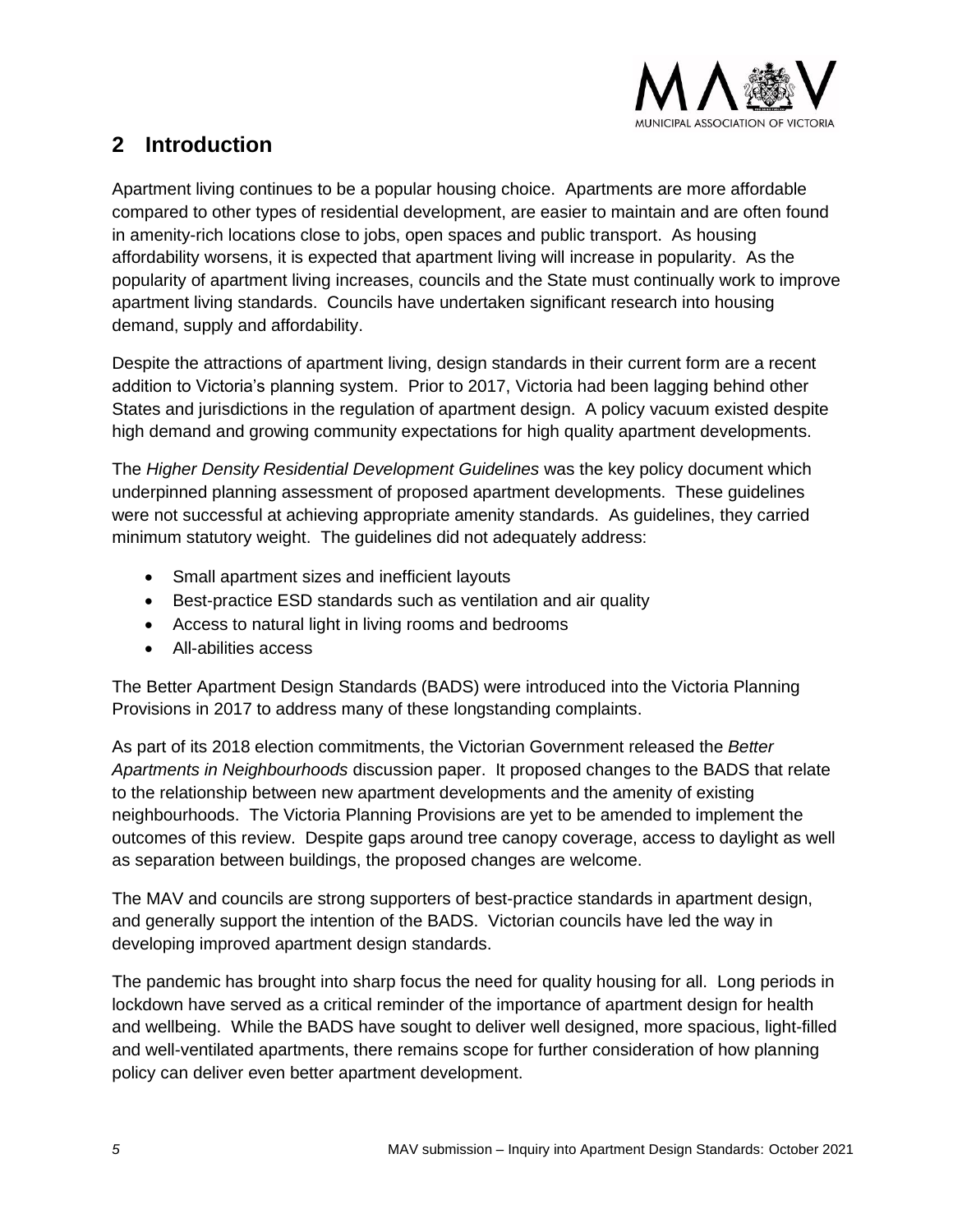

### <span id="page-5-0"></span>**3 Planning controls for apartment development**

Councils are broadly satisfied with the current performance-based system for apartment design. We continue to support the approach of assessing apartment design against the objectives and standards of Clause 58 – Apartment Developments. This approach is consistent with the overall performance-based nature of the Victoria Planning Provisions. It aligns with provisions for other types of residential development such as Clause 54 – One Dwelling on a Lot and Clause 55 – Two or more Dwellings on a lot and Residential Buildings.

Feedback from councils has indicated that the BADS have generally delivered improved apartment amenity and has lifted the overall design of new apartment development. Despite the BADS not mandating minimum apartment sizes, councils have reported that apartment floorareas have generally increased, with new development providing larger bedrooms and living spaces. Internal layouts have also improved in line with increased apartment size. More apartments have improved cross-flow ventilation and better access to natural light.

The 2021 updates to apartment standards have sought to address the following:

- Additional requirements to provide quality materials and colours to external walls
- Clarification on wind impact standards
- Updates to communal open space, landscaping, integration with the street, access, site services and the private open space standards

The 2021 updates align with ongoing council concerns in relation to poor integration with surrounding development, quality communal space, and tree canopy cover. There is still work to be done around canopy coverage, with a lack of guidance on alternative responses to canopy tree planting such as green roofs or green walls. The updates also improve urban design at the street level such as reducing over-exposed services along frontages. Councils also support the inclusion of a new standard requiring a wind assessment when considering buildings at five storeys or more. We acknowledge that there is a lack of expertise to assess wind tunnel impacts in many councils.

Councils have invested significantly in the development of local planning and design policies. A number of these have crossover with the BADS. A key example of council leadership in this space is Moreland City Council's [Moreland Apartment Design Code](https://www.moreland.vic.gov.au/building-and-business/planning-and-building/strategic-planning/strategic-planning-projects/designing-buildings-and-spaces-in-moreland/) which set a benchmark for apartment design and planning policy. Moreland City Council developed the code and planning scheme changes following internal and community feedback that new development resulted in lacklustre apartment products. We encourage the inquiry to investigate how the Moreland code could be applied more broadly to Victoria's apartment design standards.

While it is accepted that a State-wide performance-based system is the best way to ensure quality apartments for all Victorians, local planning policies remain necessary to meet local community expectations. Councils must retain the right to strive for higher standards for apartment developments. Councils would similarly welcome application processes that can be modified to improve design quality and ensure compliance.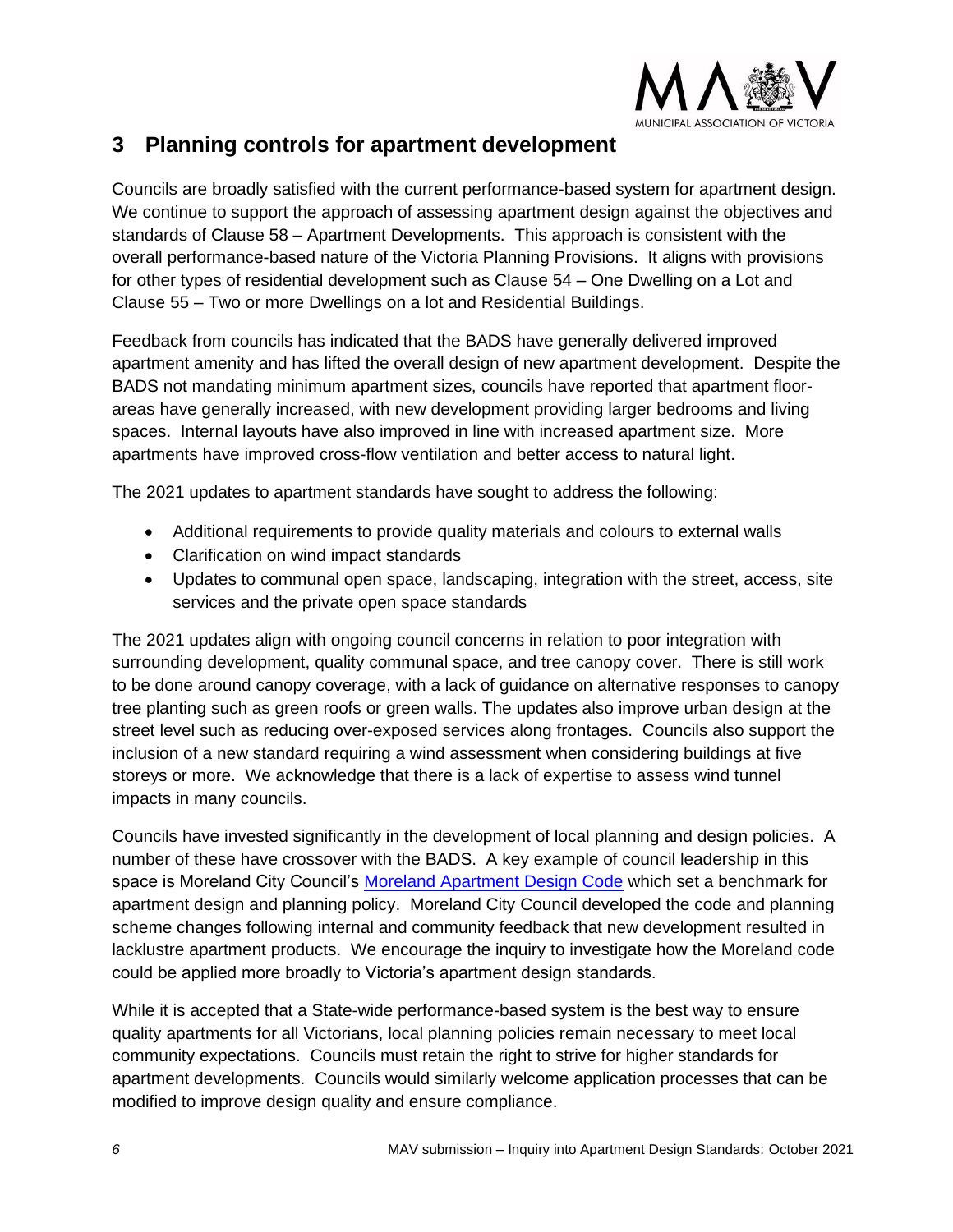

There has been a recent significant population shift to rural and regional Victoria, particularly to regional cities. This shift has been occurring for some time but has accelerated during the pandemic. Regional cities offer highly paid jobs, a cosmopolitan experience, and a range of health and education services. Housing in regional cities is more affordable, with ease of access to rural areas and open space. As regional Victoria sees rapid growth and the resulting pressure for new homes and diverse housing types, regional councils report that there is increased demand for apartment development, particularly in Ballarat and Bendigo. Given these trends education and training will likely be needed for regional developers and planners who are not skilled in apartment development assessment.

#### <span id="page-6-0"></span>**Policy and precinct approaches to new apartment development**

While performance-based objectives and standards are a key method of assessing new development, policy drives the Victorian planning system. It is critical that high-quality apartment design standards have a strong policy basis. For example, the Housing theme in the Planning Policy Framework includes diversity and accessibility targets as well as linking to the Apartment Standards and the associated Design Guidelines. Council policy has tended to focus on improving internal amenity, external design and raising environmental performance. It also identifies appropriate locations for higher density development. These considerations have become only more important during the pandemic.

Urban planning policy and Plan Melbourne directs most higher density development to amenity and transport-rich areas. Many of these developments are subsequently located in inner-urban areas or well-established localities. Melbourne is fortunate to have a relative abundance of large "brownfield'' development sites close to the inner city. These sites are ideal for new apartment development. Brownfield redevelopment precincts include Fishermans Bend, the former Defense site in Maribyrnong, the Alphington Paper Mills on Yarra Bend and the former Sidney Cooke nail manufacturing site in Brunswick East, now known as East Brunswick Village. While such large former industrial sites allow for significant new apartment development, they offer only finite land. There is pressure in established commercial and residential areas to accommodate higher densities.

Key arterial transport routes in the inner-city suburbs are popular for apartment developments but are tightly held by owners and subdivided into small and narrow lots, reflecting a fine-grain urban character. These small and narrow sites present difficulties for new apartment development to accommodate appropriate levels of internal amenity, communal areas and tree canopy coverage. There are limited mechanisms in the planning system to encourage consolidation of small, irregular shaped or narrow sites that enable larger apartment developments that deliver better overall urban and streetscape design, and improved communal space and better internal amenity for residents. Councils are already undertaking pilot projects to address this issue.

*7* MAV submission – Inquiry into Apartment Design Standards: October 2021 Maroondah City Council has worked in partnership with Swinburne University's Centre for Urban Transitions to develop the ["Greening the Greyfields"](https://yoursay.maroondah.vic.gov.au/gtg) project. This pilot project seeks to improve local and resident amenity in new projects through land consolidation. Greyfields are residential areas where homes are aging, yet land values remain high. Greyfields sites are often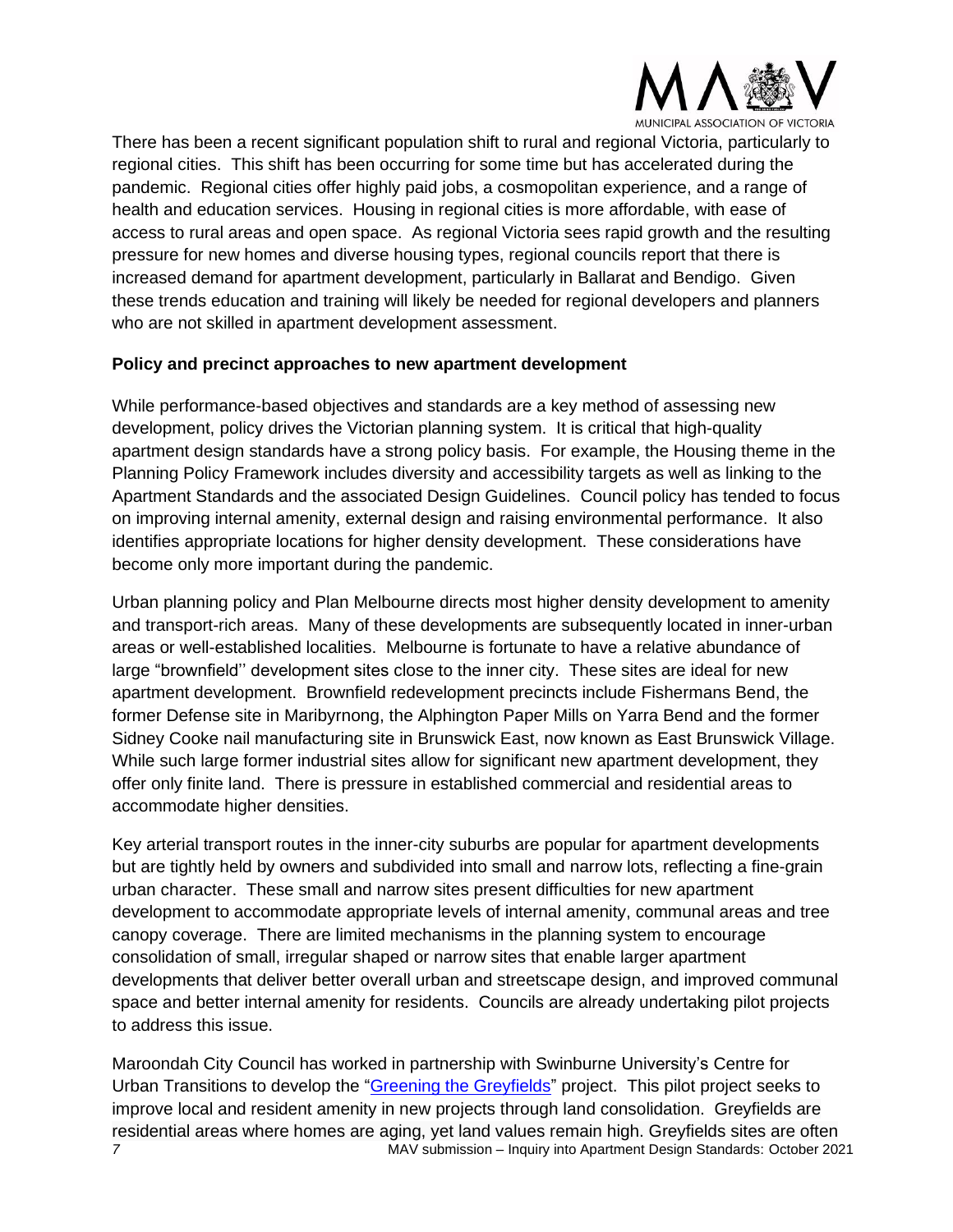

located in the middle and outer suburban areas. Council had identified that the redevelopment of these areas generally consisted of demolishing single dwellings and sub-dividing lots into smaller sizes or undertaking multi-dwelling development on smaller sites. The nature of this redevelopment often resulted in:

- over development of smaller lots
- less open space
- unattractive buildings with minimal landscaping

Working with property owners, developers, and the broader community, the project identified possible areas for lot consolidation. Landowners are encouraged to work with their neighbours to consolidate individual lots into one larger parcel of land or "precinct". This "precinct" approach is a shift from individual site responses to neighbourhood-scale thinking that delivers more open space, internal amenity and more thoughtful architectural outcomes. These are more vibrant, active, healthy places to live. To implement the project into the Maroondah Planning Scheme, two planning scheme amendments, [C134](https://yoursay.maroondah.vic.gov.au/c134maro-ringwood) and [C136,](https://yoursay.maroondah.vic.gov.au/c136-croydon-south) are currently with the Minister for Planning for approval. If successful, this approach could be extended to other urban areas where infill development would benefit from precinct-scale thinking.

# <span id="page-7-0"></span>**4 The pandemic and apartment living**

We recognise that this Inquiry is taking place during a pandemic that has forced many people to stay home more often to protect the community from the spread of COVID-19. Stay-at-home orders have driven cultural shifts to more people working from home and undertaking home schooling. This has shed light on the need to plan for more liveable homes with more space for relaxation, ventilation and everyday living. With this in mind, we support the Inquiry's examination into how apartment standards could be further improved.

#### <span id="page-7-1"></span>**Affordable housing**

Demand for affordable housing outstrips supply across metropolitan Melbourne and throughout rural and regional Victoria. This gap between supply and demand is growing. The \$5.4 billion Big Housing Build program has sought to help address this shortfall, however ongoing funding for social and affordable housing is required. Numerous councils have undertaken strategic analysis to identify current and future need for affordable housing in their areas.

The planning system is not doing enough to support supply of safe, affordable, liveable and well-located homes for the community's most vulnerable members. The MAV calls for the state government to include mandatory affordable housing contributions. These contributions should provide for land, dwelling, and/or cash contributions and allow councils to specify the preferred contribution form. We also support the introduction of inclusionary zoning into the VPP.

The 2019 Ministerial Advisory Committee on Planning Mechanisms for Affordable Housing was tasked with identifying how to sustain a social and affordable housing system over the next decade through the planning system. The MAV provided a submission to the advisory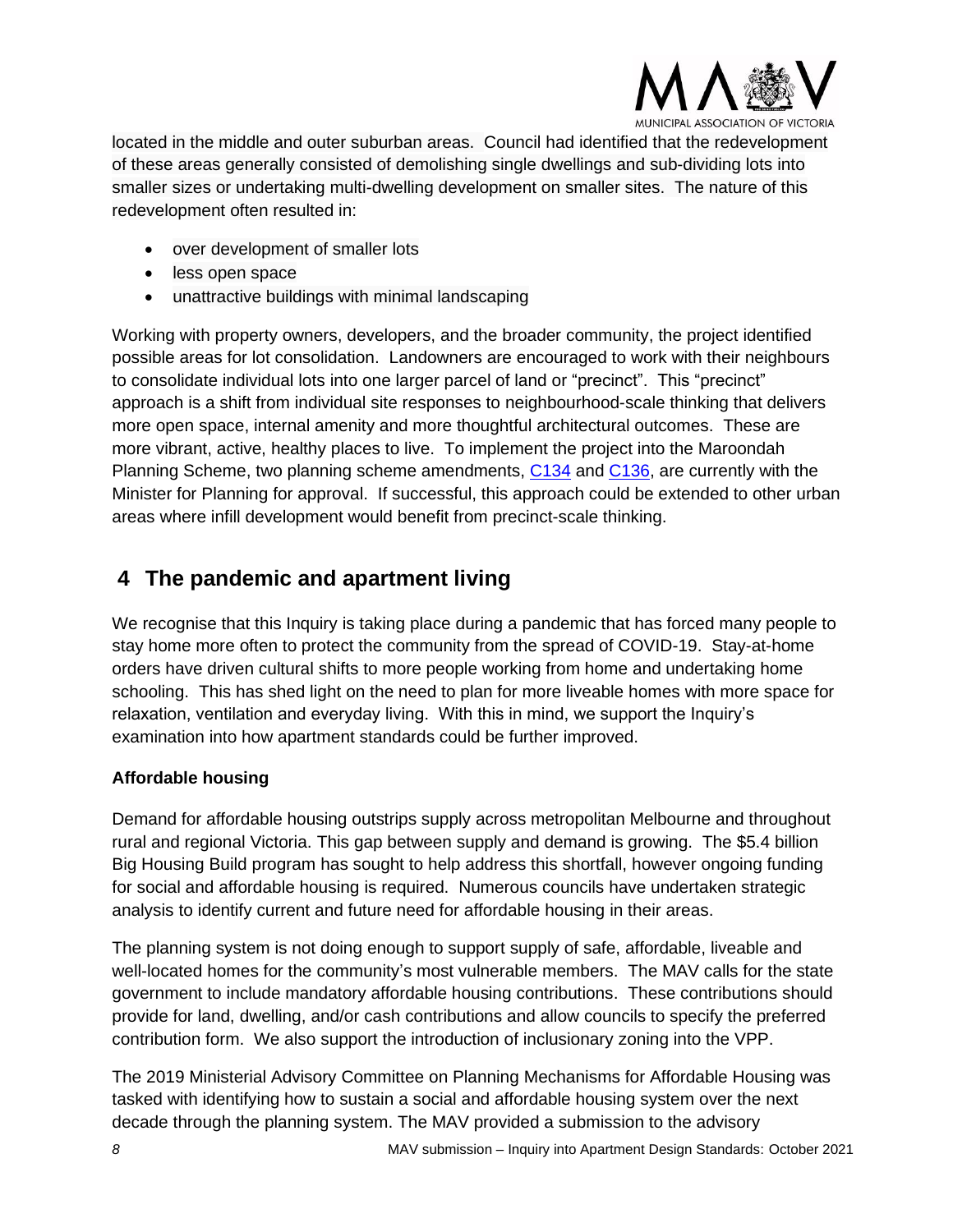

committee. [Our submission](https://www.mav.asn.au/__data/assets/pdf_file/0005/23846/Submission-to-MAC-on-Planning-Mechanisms-for-Affordable-Housing.pdf) explored a number of possible planning system reforms that would incentivise more social and affordable housing development. The report of the Ministerial Advisory Committee has not been released.

The recent *Ten-Year Social and Affordable Housing Strategy for Victoria* discussion paper released by Homes Victoria provided no further information as to the role of the planning system in meeting social and affordable housing. The planning reforms introduced to expediate Big Housing Build projects have largely sidelined the views of council planners. Councils have established technical knowledge of assessing social and affordable housing developments which will often take the form of apartments.

#### <span id="page-8-0"></span>**Apartments designed for wellbeing**

With market-based responses to apartment design and amenity having led to many unacceptable outcomes, councils support regulation of apartment building development to deliver liveable and sustainable homes.

While the BADS appears to be delivering larger apartments off the back of minimum dimensions for bedrooms, living rooms and balconies, there is no mandated overall minimum apartment size. We understand that there was considerable push-back from the development industry on this issue. Consumer desire for larger apartments, particularly space for a study, has only grown during the pandemic. We expect this will have an impact on the kind of new apartment product being offered by developers, including larger apartments. Better outcomes would be achieved if the VPPs specified minimum apartment sizes.

New South Wales currently mandates minimum apartment sizes. The NSW Apartment Design Guide sets out minimum apartment sizes for studios, one, two and three bedroom apartments as generally:

- Studios 35m<sup>2</sup>
- 1 bedroom apartments 50m<sup>2</sup>
- 2 bedroom apartments 70m²
- 3 bedroom apartments 90m²

The NSW standards have been founded on 18 years of experience with wide industry acceptance. These standards could guide ongoing best-practice improvement here in Victoria. We understand that the Moreland Design Code is similar to the NSW standards.

Amenity and ESD principles should be reflected in the Planning Policy Framework. Many are already included and referenced in State-level planning policies, as well as the local ESD policies in a growing number of municipal planning schemes. Greater detail and higher standards are required to ensure not just livability, but also regeneration of the places in which we live. Issues such as access to daylight, waste, water, cooling and greening and energy should be more comprehensively addressed for all development through state-wide ESD policy and provisions. The Department of Environment, Land, Water and Planning (DELWP) is currently developing a state-wide ESD policy and associated planning provisions.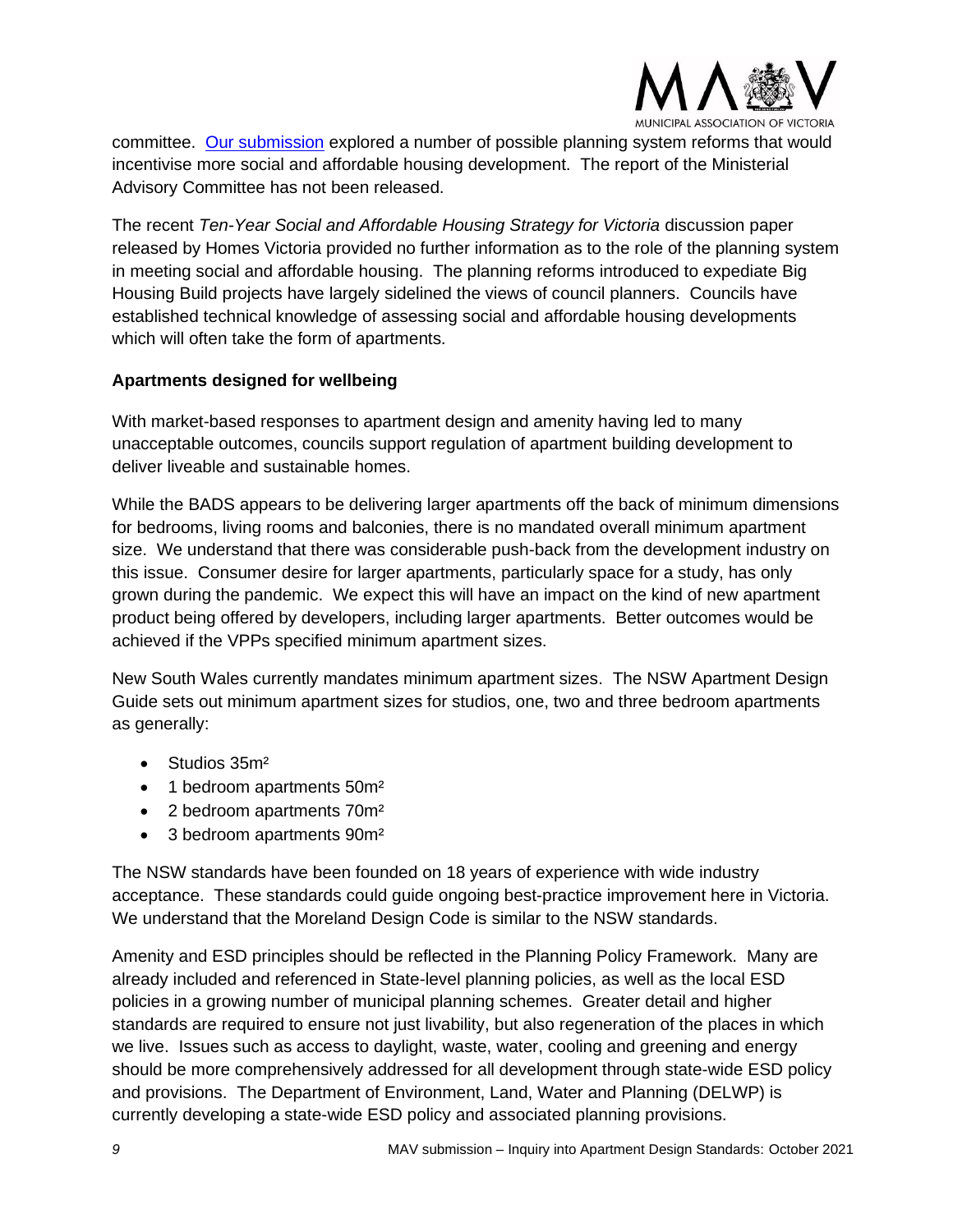

A sense of wellbeing in apartment living extends beyond the individual apartment itself. Consideration should be given to communal spaces which enhance a sense of belonging and community within larger developments. Fostering connected communities avoids common perceptions that new developments are 'soulless' and can be isolating places to live. These matters are not considered in detail through the BADS. Further investigation into how modern apartment developments could successfully foster connection between residents and surrounding communities would be of great benefit and could be part of future reform.

#### <span id="page-9-0"></span>**Apartment location and improving local amenity**

Planning policy and Plan Melbourne seeks to direct more housing to existing residential areas and activity centres. Apartment developments are an important to meeting these policy requirements. As apartment living becomes more popular through planning policy as well as an affordable alternative to the detached family home, the importance of easy and close access to open space and key services increases.

We support the notion that compact urban forms and an integrated transport system contributes to the improved sustainability of our towns and cities. Further to this, there has been an increase in walking and riding and a greater reliance on active transport infrastructure during the pandemic. It is well established that access to parks has significant wellbeing benefits for communities. If higher density living remains a popular choice, it must be underpinned by convenient and quality local community infrastructure.

Plan Melbourne and the Planning Policy Framework seek to create 20-minute neighborhoods to give people the ability to meet most of their daily needs within a 20-minute walk from home. The need for 20-minute neighborhoods has been amplified by the pandemic, with people forced to work and recreate much closer to home. Those residing in areas without access to quality open spaces and services were isolated compared to more well-serviced suburbs.

There is a need for better policy at the metropolitan and indeed Victorian scale to increase access to more and diverse types of open spaces, community facilities and essential services. While inner-urban areas benefit from large and expansive parklands as well as local open spaces, community hubs and diverse services, outer suburban residents mostly have access to only small pocket parks, some larger sport grounds and a limited range of other services. By ensuring access to a diversity of open space types and community services, wellbeing is prioritised.

### <span id="page-9-1"></span>**5 Climate change, sustainability and apartment design**

The impacts of climate change make it imperative to improve regulation about how and where we construct new apartments. Much of the existing apartment stock in Victoria has not been designed for a hotter climate and the need for greater resilience, yet alone emissions reduction. These problems go beyond apartment design standards, and highlight the urgent need for reforms to planning and building systems to address climate change. Strong State leadership is needed to achieve these required transformative changes.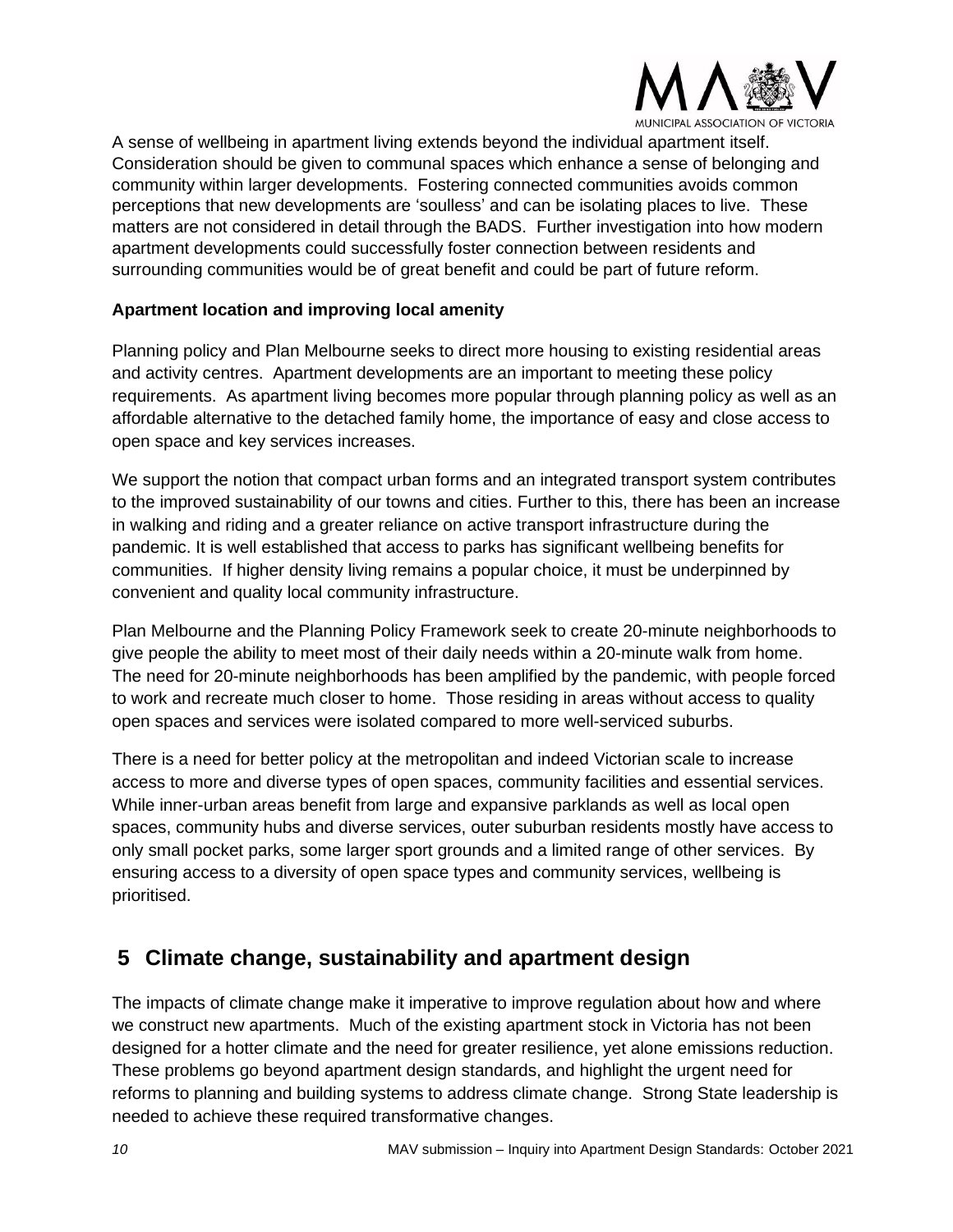

Broad amenity and ESD principles should be reflected throughout the Planning Policy Framework and include all types of development. Policy must encourage the retrofit of existing building stock to ensure adaptability and durability in a hotter and drier climate. CASBE has long advocated that dwelling design standards (including apartments) must go beyond a minimum 7-star NatHERS rating to provide:

- All electric homes (no gas connection) with solar photovoltaic systems
- Heat pump hot water systems and efficient split system heating and cooling
- Effective cross ventilation and shading strategies
- Principal living areas oriented to the north
- Minimisation of west-facing glazing
- Protection of windows from direct summer sun
- Efficient insulation & construction systems
- Building air tightness measures
- Quality glazing and framing systems

New development must deliver housing that has ESD outcomes such as:

- Aiming for zero carbon housing
- Water efficient systems and services with rainwater capture and re-use
- Green infrastructure, including green rooftops and urban agriculture, to help reduce peak summer temperatures around buildings and reduce food miles
- Access to active and public transport, as well as EV charging

Beyond apartment design, the MAV and councils are calling for reform of the Victorian planning system to make climate change considerations binding. Councils continue to push for greater consideration of climate change and protection of the environment within their own planning schemes. For example, a group of 31 councils lead by CASBE are already intending to pursue planning scheme amendments with revised ESD policies which aim to ensure net-zero carbon development in their communities.

While the Victorian Government is working on some changes, such as the ESD roadmap, we require planning reform that readies and enables the planning system to deeply integrate climate thinking into decision-making. We require ESD policy and planning provisions with strong targets and performance measures that mandate whole-of-government thinking on climate change.

We see opportunities to support and facilitate the transition to net-zero emissions and increase resilience to climate change impacts. This will align our planning system with the *Climate Change Act 2017's* legislated net-zero emissions target. Changes to the planning system must include:

- Listing some decisions (such as planning scheme amendments) under the *Planning and Environment Act 1987* in Schedule 1 of the Climate Change Act 2017,
- Mandating net-zero emission buildings
- Planning for increased environmental hazard risk.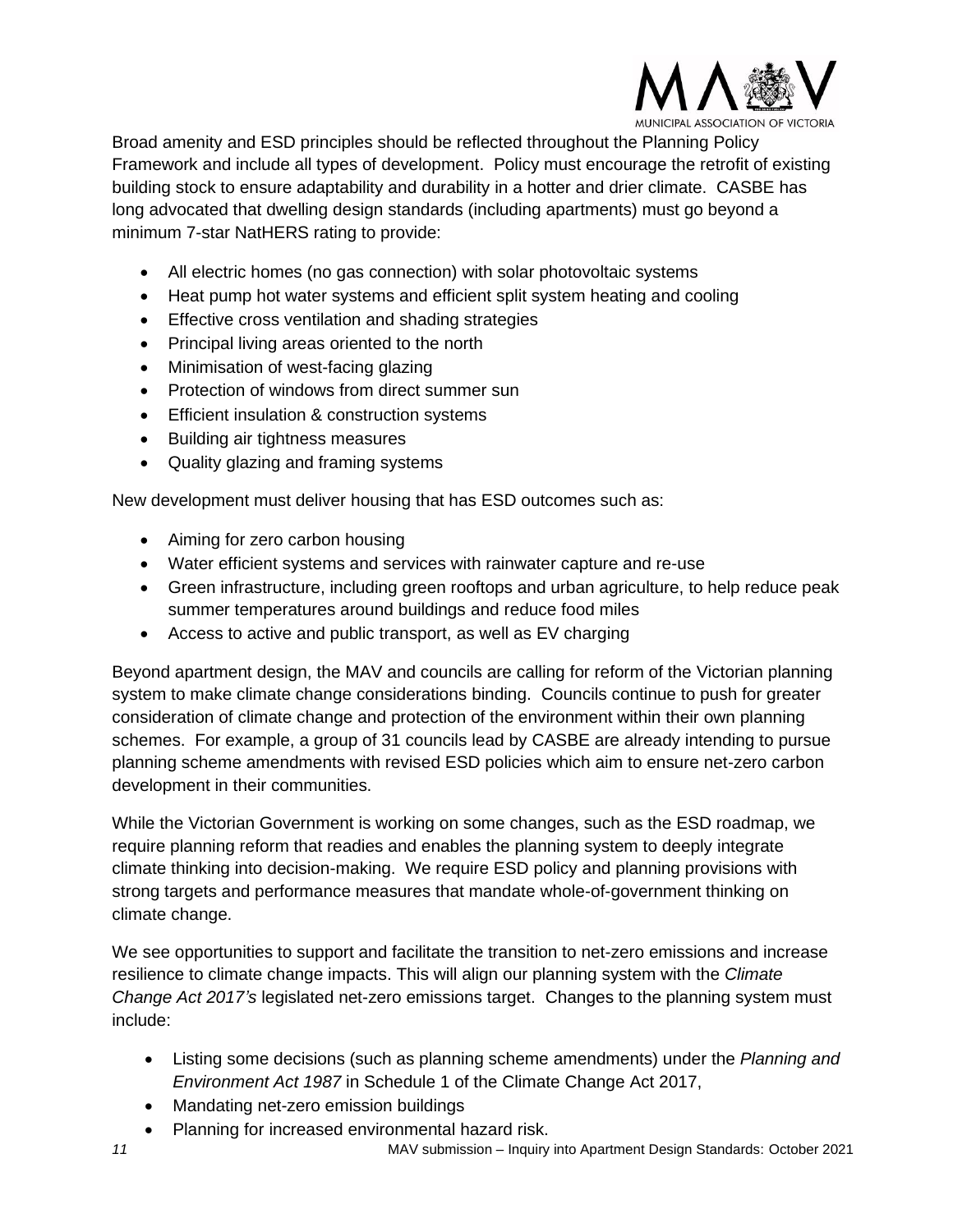

# <span id="page-11-0"></span>**6 Planning regulation and housing affordability**

Housing affordability is one of the key arguments development industry players rely on to deter policy makers from introducing standards that will lead to more sustainable, liveable apartments. There has been increased commentary in the community and media on this particular topic.

The development industry frequently claims that every planning permit required, every infrastructure contribution levied, and every building inspection conducted results in direct costs passed on to homebuyers. While a convenient narrative, this is inconsistent with the economics of development.

Developers are ultimately price takers, not price makers. If the costs of implementing better apartment standards were to be passed directly to homebuyers, the inverse should also hold. If apartment design standards were wound back tomorrow, developers would not discount apartment prices by tens of thousands of dollars below market value. Yet it is exactly this logic that these claims rely on.

Developer flexibility in the current regulatory system is underplayed. Developers often push the envelope in terms of building form and internal amenity that complies with the requirements of planning schemes. This means a greater level of scrutiny must be applied, as the potential environmental, social, and economic impacts for the local area and new residents may be greater. Instead of viewing the planning system as a red-tape process that must be cut through, developers should respect and apply the strategic planning work done by councils to improve the quality of their builds. Developers often call for both flexibility in design and certainty of approval, when the reality of a well-functioning planning system is that these goals are largely opposed to one another.

The MAV provided a [detailed submission](https://www.mav.asn.au/__data/assets/pdf_file/0010/28468/MAV-Submission-Parliamentary-inquiry-into-housing-supply-and-affordability.pdf) to the Federal Parliamentary Inquiry into Housing Affordability and Supply. Our submission interrogates these issues in greater detail.

## <span id="page-11-1"></span>**7 Ongoing engagement and working with councils**

It is up to all levels of government and industry to ensure that high-quality apartments are constructed in Victoria as our population grows. Future changes to Victoria's planning system to facilitate improved apartment design should be delivered through collaboration and partnership with councils. Councils possess detailed technical knowledge on how planning and design for better apartments can deliver better homes.

Victoria's planning system is well known for incorporating consultation in planning decisions. It is a component of our system that is enshrined in legislation and gives social license to planning decisions. Retaining councils' autonomy as a planning and responsible authority has long been supported by communities. The community voice in local planning must not be diminished through over-reliance on code-based systems that reduce discretion and input into new development, or development of urban renewal and strategic sites. Code-based decisions should only be pursued where there is existing community support.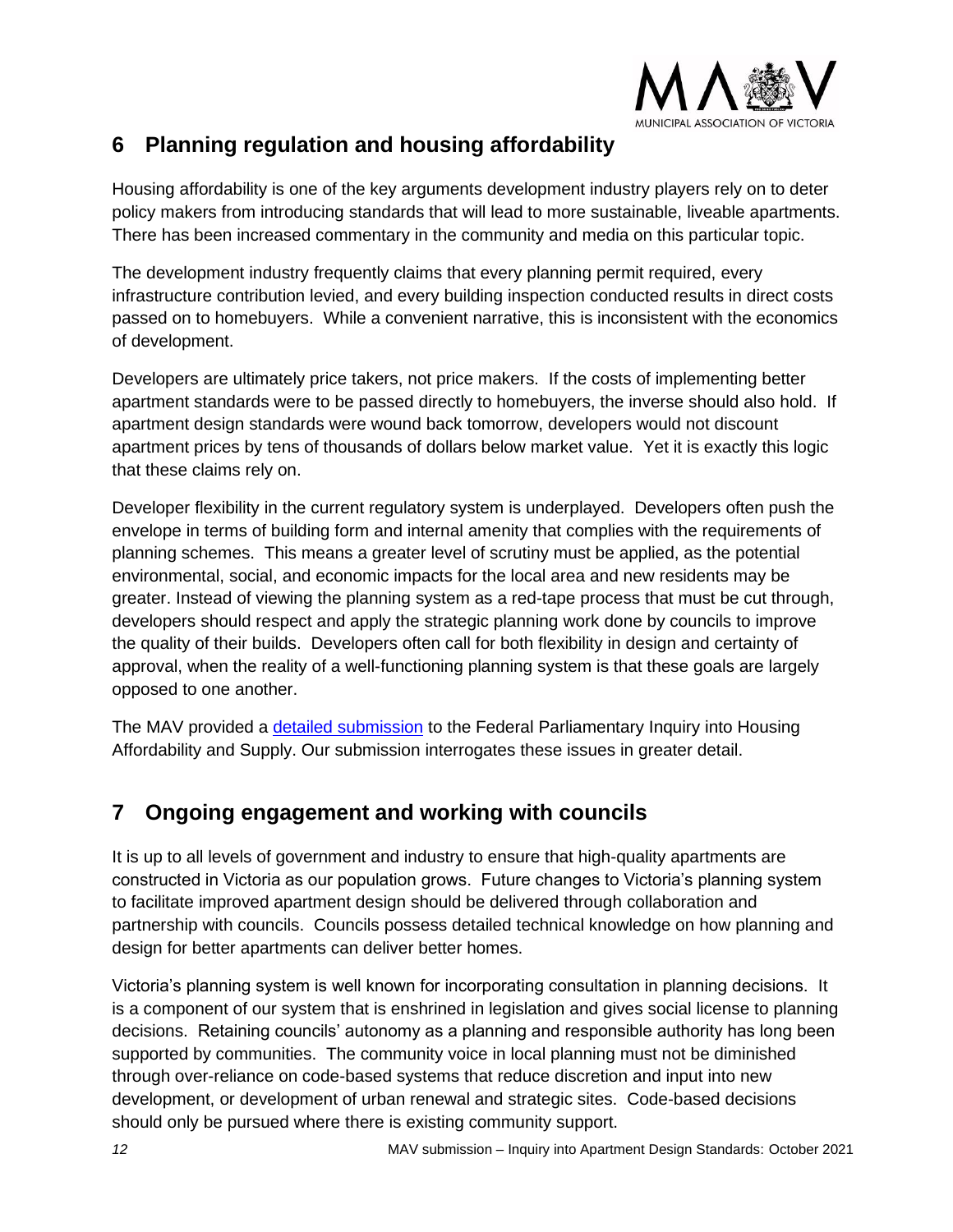

It is in the State Government's interest to meaningfully engage and work with local government to ensure that:

- New apartments are well designed internally and externally
- New apartment development meets ESD policy and responds to climate change and emerging sustainability issues
- New apartment design reflects the broad needs of society, including different demographics, accessibility, family make-up, relationship status, and the ability to agein-place
- New apartment development is located in the right areas, with access to open space, transport, and essential and community facilities

## <span id="page-12-0"></span>**8 Additional Key Feedback**

#### <span id="page-12-1"></span>**Intersection with planning and building regulations**

The planning and building systems in Victoria interact to regulate building standards in Victoria. There are ongoing questions and tensions within these two systems as to which is best to regulate better design outcomes.

To be effective, ESD policy in particular must be addressed through both the planning and building control systems. Many ESD initiatives can be implemented at minimal additional construction cost, provided they are considered from the design stage. Considering this, Victoria should not be hamstrung in its objectives to improve apartment standards, implement ESD, and seriously address the threat of climate change by current or future National Construction Code (NCC) provisions.

The building control system implements the NCC through state-based building regulations, while allowing for state-based additions or variations. Victoria has already adopted numerous variations, including those necessary to complement planning policy. We are encouraged by the Victorian Government's recent announcement that they are prepared to implement greater energy efficiency requirements in building regulation unilaterally if the NCC process fails to deliver.

#### <span id="page-12-2"></span>**Compliance and enforcement**

Sustainable and liveable design is one thing, the resulting built product can often differ substantially.

Compliance and enforcement, ensuring that what is constructed matches what was required by the regulatory framework, is a critical challenge for both the planning and building control systems.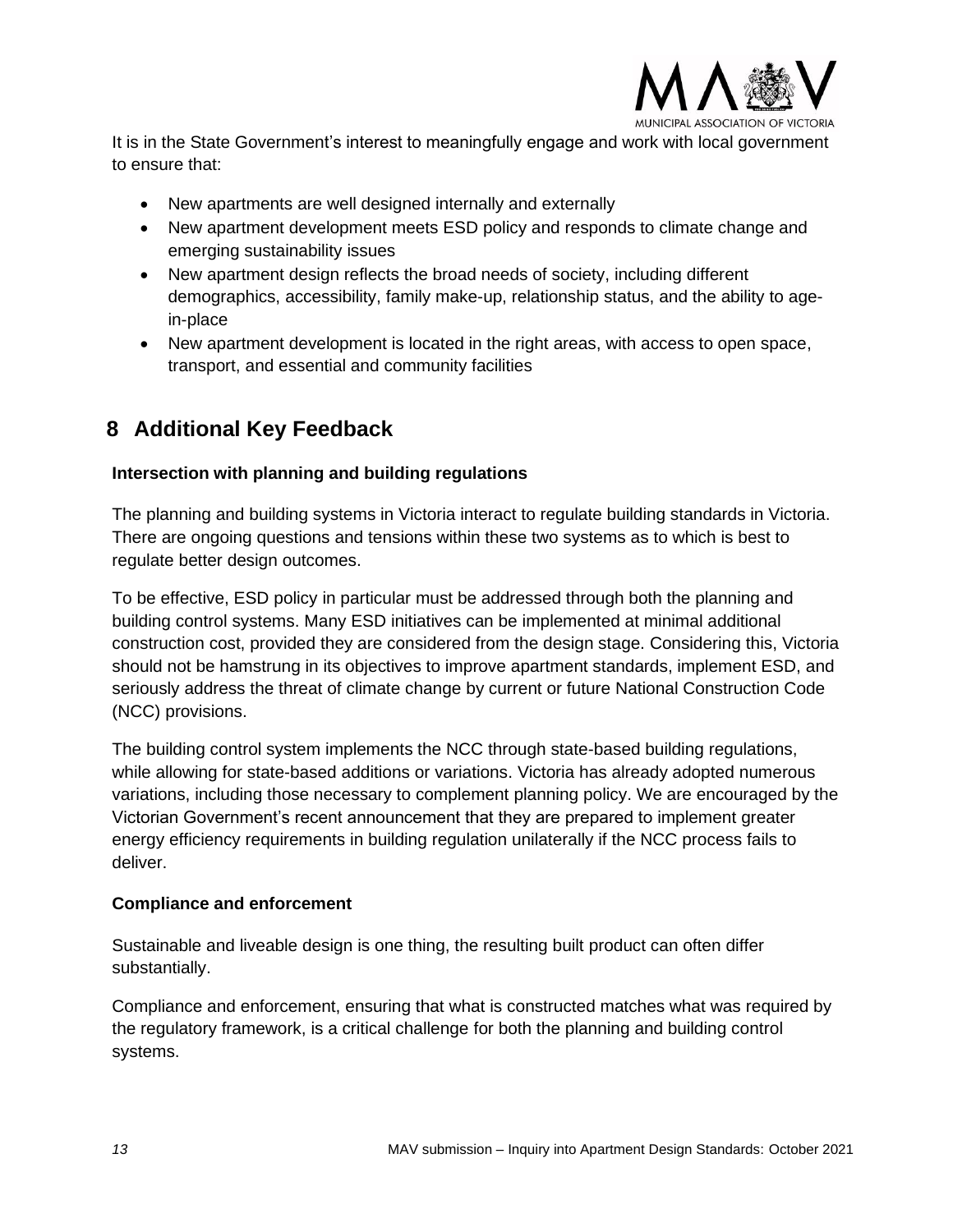

In planning, the central challenges are the capacity of councils to resource planning enforcement, the fitness for purpose of the legislative tools available, and the difficulty of establishing breaches of some requirements.

Resourcing in building control is also a critical factor. There are not enough registered building surveyors in Victoria to implement a functioning building control system. Many councils face an enormous challenge in recruiting and retaining even a skeleton crew of building surveyors.

In both planning and building, some pro-active inspection programs occur but most compliance activity is driven by notifications from the public. In many of the issues that arise with apartment buildings, faults and non-compliance may only be apparent to owners and occupiers of the apartments. Where rectification is required, these costs will generally be borne by the owners. High-profile cases have highlighted the difficulty owners can face in recovering costs from other parties such as architects, designers, and builders. This can provide a disincentive for owners to notify councils or other regulators.

Problems in building control are exacerbated by the privatisation of several regulatory functions. Developers are able to pick their own building surveyor to approve plans, inspect work, and certify their building. This creates a significant conflict of interest where building surveyors may feel they must choose between enforcing the law and being able to secure future business. The MAV has advocated at length on the need to restore the independence of the building regulatory system from developers, including in our submission to the expert panel review of [Victoria's building system.](https://www.mav.asn.au/__data/assets/pdf_file/0009/27693/MAV-submission-Framework-for-Reform-building-system-review.pdf)

These issues in compliance and enforcement are key challenges to the liveability and sustainability of apartments in Victoria. There is a segment of the construction industry that, through lack of capability or deliberate intent, fails to deliver what is required by law. The current state of our compliance systems is such that we are not just ill equipped to address these failures, we cannot even accurately measure their true cost.

#### <span id="page-13-0"></span>**Circular economy and apartment design**

The MAV strongly supports the need for Victoria to transition to a circular economy. For this to occur, apartment design standards must implement circular economy principles.

The most obvious example of this is that apartment design should allow residents to effectively separate waste to promote recycling. Victoria is in the process of moving to a state-wide four stream system (glass, food and garden organics, co-mingled recyclables, and residual waste) for household waste and resource recovery. This will be achieved through a mix of kerbside bins and local collection points. The planning system must be fit to enact these changes going forward. Retrofitting compatibility with new collection systems is far more complicated for apartment buildings than finding space to put an additional bin on the kerbside.

Just as important is the need to minimise construction waste. Good design can reduce the amount of waste created both in construction and in the lifecycle of a building. Re-use of existing building elements, and the ability for both new and existing building elements to be re-